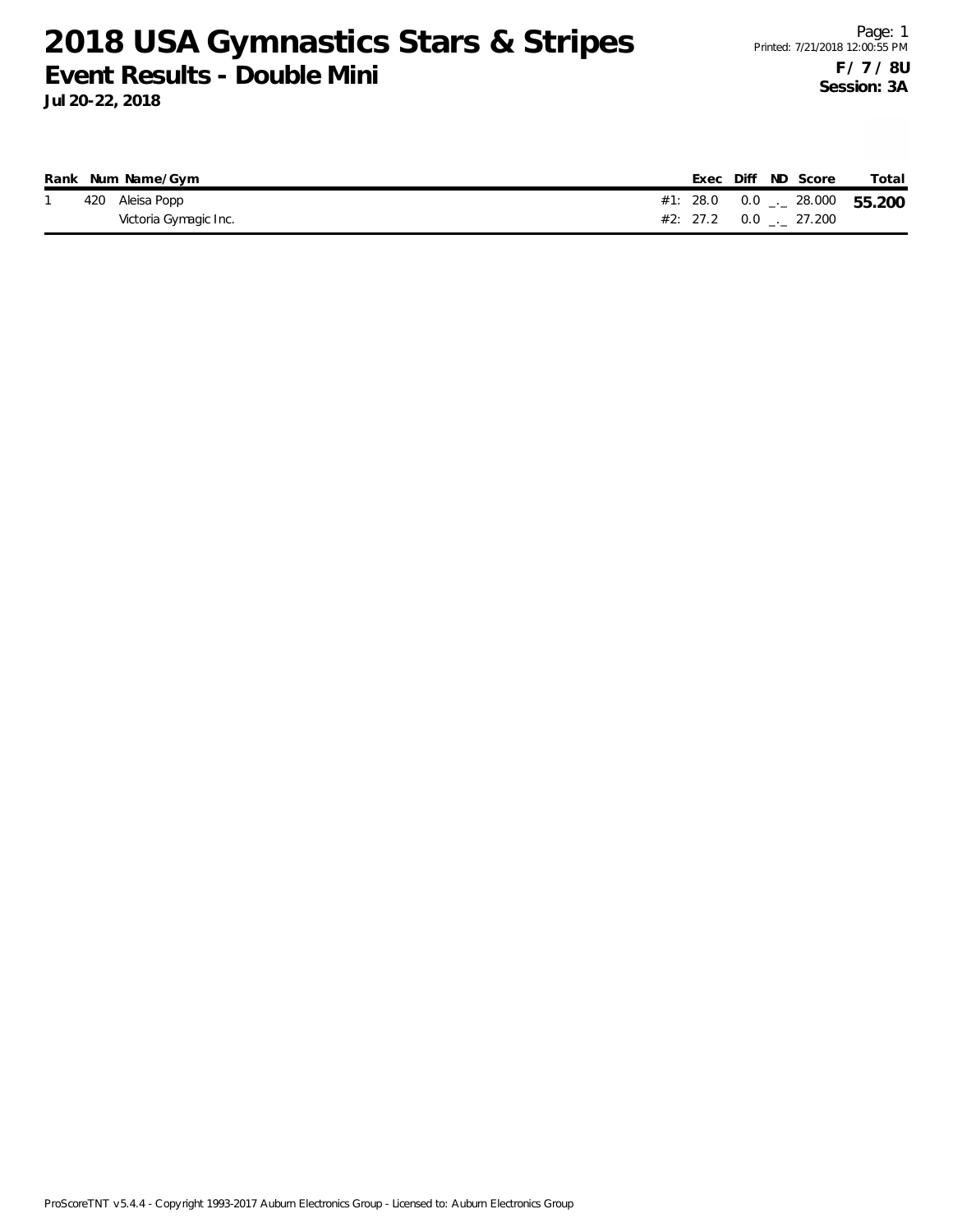|  | Rank Num Name/Gym |  |  | Exec Diff ND Score                           | Total                               |
|--|-------------------|--|--|----------------------------------------------|-------------------------------------|
|  | 433 Ethan Gordon  |  |  |                                              | #1: 28.0  0.0 $\sim$ 28.000  55.500 |
|  | World Elite       |  |  | $\#2: 27.5 \qquad 0.0 \qquad  \qquad 27.500$ |                                     |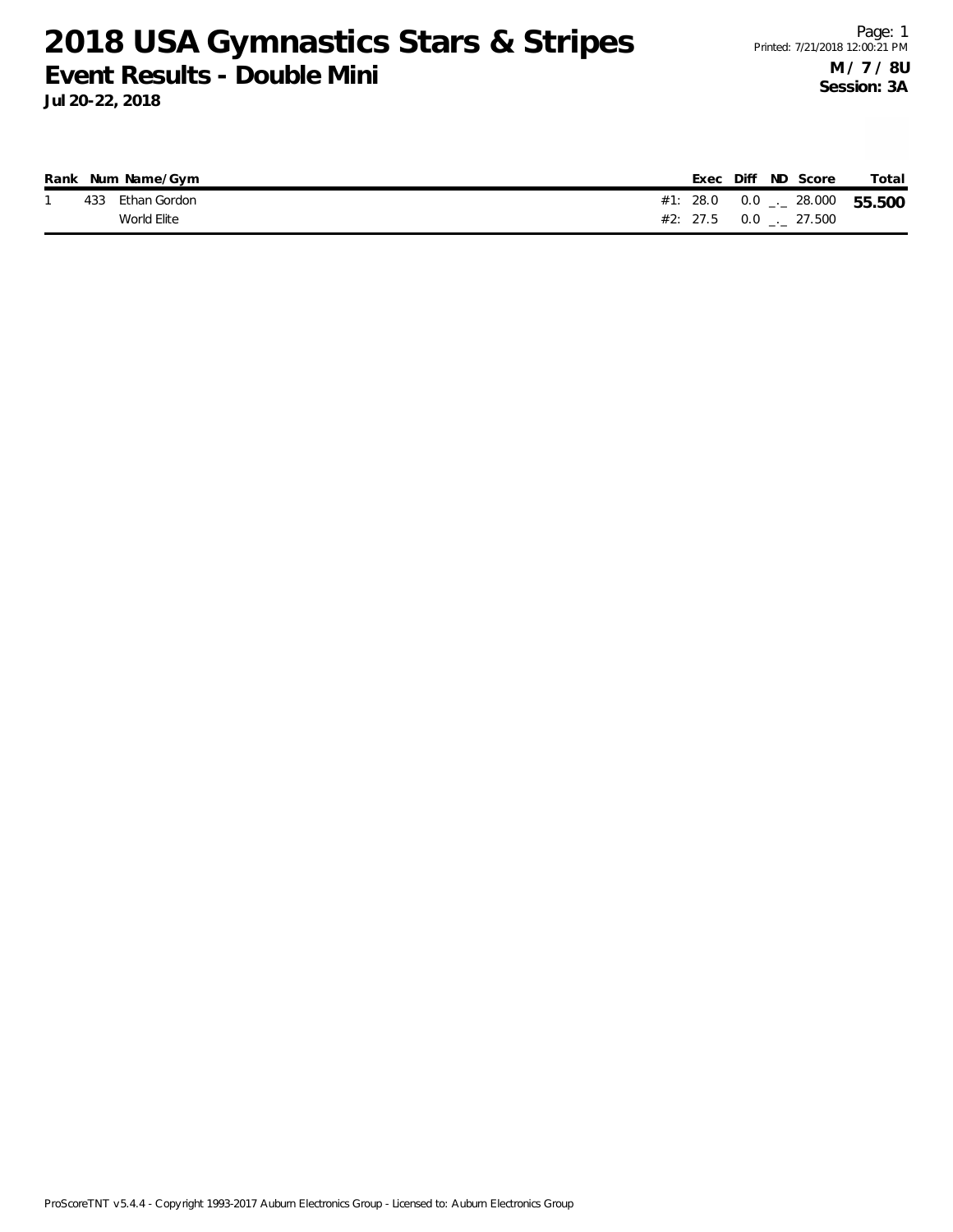|                |     | Rank Num Name/Gym                               |     | Exec                 | Diff | ND Score                                       | Total  |
|----------------|-----|-------------------------------------------------|-----|----------------------|------|------------------------------------------------|--------|
|                | 446 | <b>Gracie Grimes</b><br>All American Gymnastics |     | #1: 28.9<br>#2: 28.1 |      | $0.0$ _._ 28.900<br>$0.0$ _ 28.100             | 57.000 |
| 2              | 449 | Madelyne Hoya<br>Eagles Wings Athletics-Prosper |     | #1: 29.0<br>#2: 27.9 |      | $0.0$ _ 29.000<br>$0.0$ _ 27.900               | 56.900 |
| 3              | 445 | Danielle Donovan<br>All American Gymnastics     |     | #1: 28.4<br>#2: 28.0 |      | $0.0$ _._ 28.400<br>$0.0 - 0.3$ 27.700         | 56.100 |
| $\overline{4}$ | 474 | Sarah Stringer<br><b>Gymnast Factory</b>        |     | #1: 28.1<br>#2: 27.9 |      | $0.0$ _._ 28.100<br>$0.0$ _ 27.900             | 56.000 |
| 5              | 453 | Althea Zinmer<br>Midwest Training               |     | #1: 28.1<br>#2: 27.3 |      | $0.0$ _._ 28.100<br>$0.0$ _ 27.300             | 55.400 |
| 6              | 472 | <b>Charley Sellers</b><br><b>IK Gymnastics</b>  |     | #1: 27.3<br>#2: 27.8 |      | $0.0$ _ 27.300<br>$0.0$ $_{\leftarrow}$ 27.800 | 55.100 |
| $\overline{7}$ | 450 | Caylee Morris<br>All American Gymnastics        |     | #1: 27.7<br>#2: 27.3 |      | $0.0$ $_{-}$ 27.700<br>$0.0$ _ 27.300          | 55.000 |
| 8              | 461 | Lexie Danko<br>World Elite                      |     | #1: 28.0<br>#2: 27.5 |      | $0.0 - 0.3$ 27.700<br>$0.0 -0.3$ 27.200        | 54.900 |
| 9              | 415 | Leah Tubbs<br>Acrotex Gymnastics                |     | #1: 28.3<br>#2: 27.4 |      | $0.0$ _._ 28.300<br>$0.0 - 0.9 26.500$         | 54.800 |
| 10             | 444 | Danae Dawson<br>Extreme Cheer and Tumble        | #2: | #1: 28.3<br>0.0      |      | $0.0 - 0.9 27.400$<br>$0.0$ _ 0.000            | 27.400 |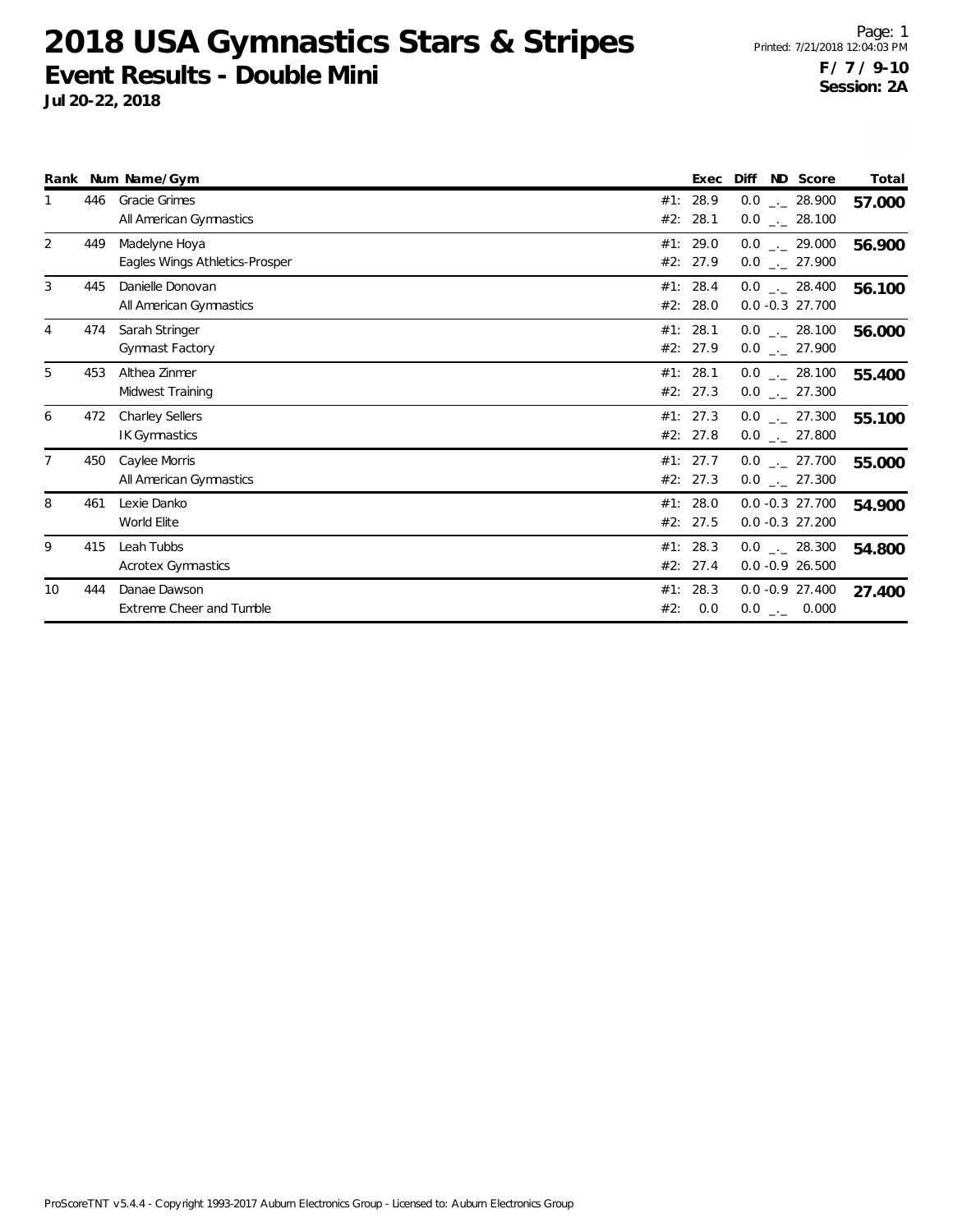**Jul 20-22, 2018**

|   |     | Rank Num Name/Gym                                   | Exec                 | Diff | ND Score                                 | Total  |
|---|-----|-----------------------------------------------------|----------------------|------|------------------------------------------|--------|
|   | 440 | Keelon Campbell<br>Air Extreme                      | #1: 28.9<br>#2: 28.0 |      | $0.0$ _._ 28.900<br>$0.0$ . 28.000       | 56.900 |
| 2 | 437 | Ari Spruell<br>Desert Gymcats                       | #1: 28.7<br>#2: 27.5 |      | $0.0$ _._ 28.700<br>$0.0$ _._ 27.500     | 56.200 |
| 3 | 427 | Rafael Pikofsky-Christiansen<br>Dynamite Gymnastics | #1: 28.2<br>#2: 27.8 |      | $0.0 - 0.9$ 27.300<br>$0.0 - 0.9$ 26.900 | 54.200 |
| 4 | 436 | Austin Schaezler<br>Tornado Sport Club              | #1: 26.4<br>#2: 19.7 |      | $0.0$ _ $-$ 26.400<br>$0.0$ _. 19.700    | 46.100 |

ProScoreTNT v5.4.4 - Copyright 1993-2017 Auburn Electronics Group - Licensed to: Auburn Electronics Group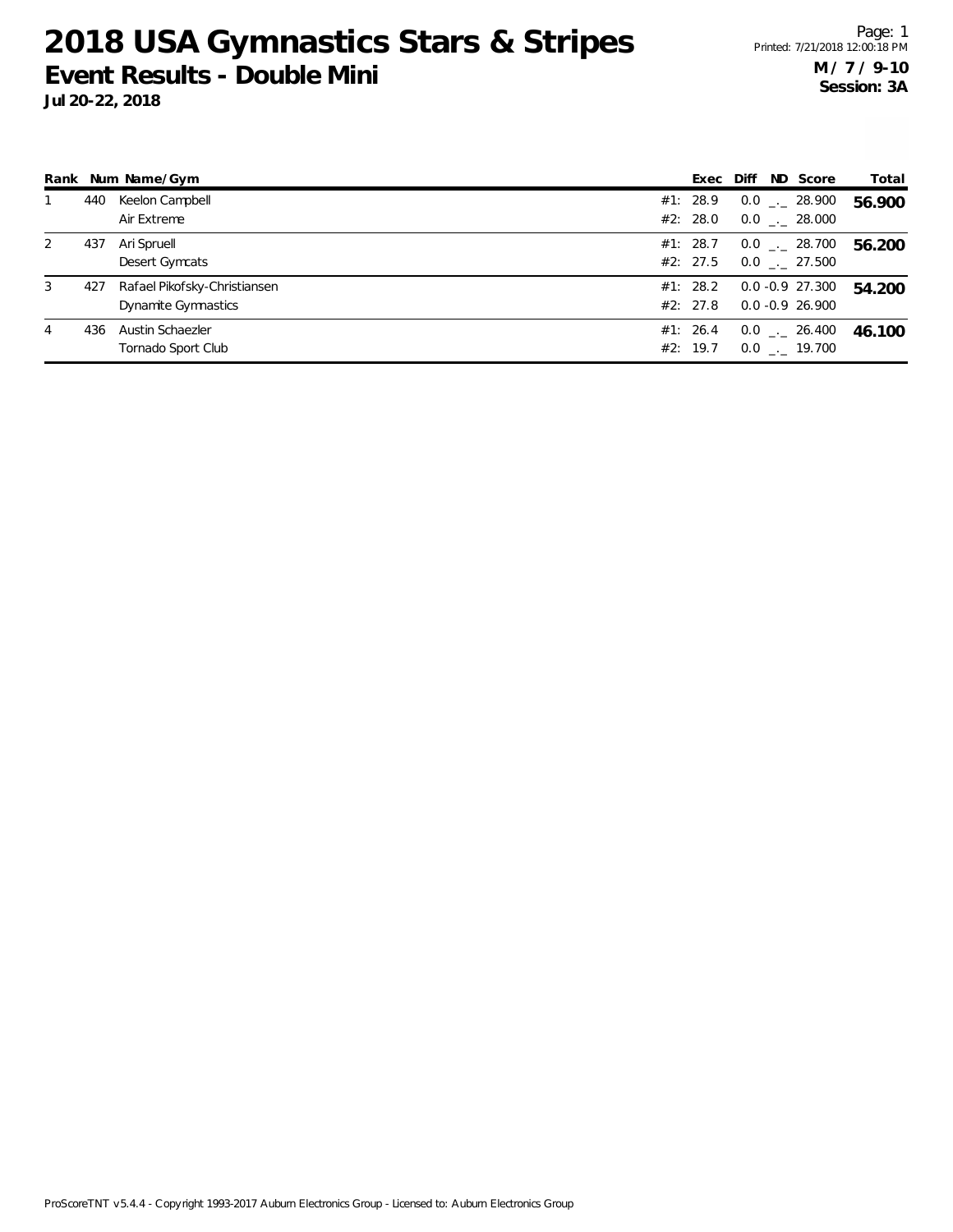|                |     | Rank Num Name/Gym                              |                 | Exec         | Diff<br>ND Score                           | Total  |
|----------------|-----|------------------------------------------------|-----------------|--------------|--------------------------------------------|--------|
|                | 423 | Addyson Watkins<br>Millers Gymnastics Academy  | #1:<br>#2:      | 29.0<br>28.8 | 0.0 29.000<br>0.0<br>0.0 28.800<br>0.0     | 57.800 |
| $\overline{2}$ | 418 | Rachel Lipsitz<br><b>IK Gymnastics</b>         | #1:<br>#2:      | 28.9<br>28.2 | 0.0 0.0 28.900<br>$0.0$ $0.0$ 28.200       | 57.100 |
| 3T             | 439 | Cate Devlin<br>Eagle Gymnastics Academy        | #1:<br>#2:      | 28.4<br>28.6 | $0.0$ $0.0$ 28.400<br>$0.0$ $0.0$ 28.600   | 57.000 |
| 4T             | 434 | Maddie Lambert<br>Legacy T&T                   | #1:<br>#2:      | 28.5<br>28.5 | $0.0$ $0.0$ 28.500<br>0.0 28.500<br>0.0    | 57.000 |
| 5              | 417 | Aislinn Hayes<br>Midwest Training              | #1:<br>#2:      | 28.6<br>28.2 | $0.0$ 28.600<br>0.0<br>$0.0$ 28.200<br>0.0 | 56.800 |
| 6T             | 465 | Sarah Hagan<br>Victoria Gymagic Inc.           | #1:<br>#2:      | 28.0<br>28.4 | $0.0$ $0.0$ 28.000<br>0.0<br>$0.0$ 28.400  | 56.400 |
| 7T             | 425 | Lara Macfarlane<br>Gymnast Factory             | #1: 28.3<br>#2: | 28.1         | $0.0$ $0.0$ 28.300<br>$0.0$ $0.0$ 28.100   | 56.400 |
| 8              | 469 | Sahrye Lozano<br>Manning Gymnastics Centerplex | #1:<br>#2:      | 27.9<br>27.9 | 0.0 0.0 27.900<br>0.0 27.900<br>0.0        | 55.800 |
| 9              | 443 | Catherine Cupples<br>Showcase Gymnastics       | #1:<br>#2:      | 28.0<br>27.7 | $0.0$ $0.0$ 28.000<br>0.0 27.700<br>0.0    | 55.700 |
| 10             | 470 | Ella Puccio<br>Eagle Gymnastics Academy        | #1:<br>#2:      | 28.5<br>27.8 | 0.0 28.500<br>0.0<br>$0.0 - 0.9 26.900$    | 55.400 |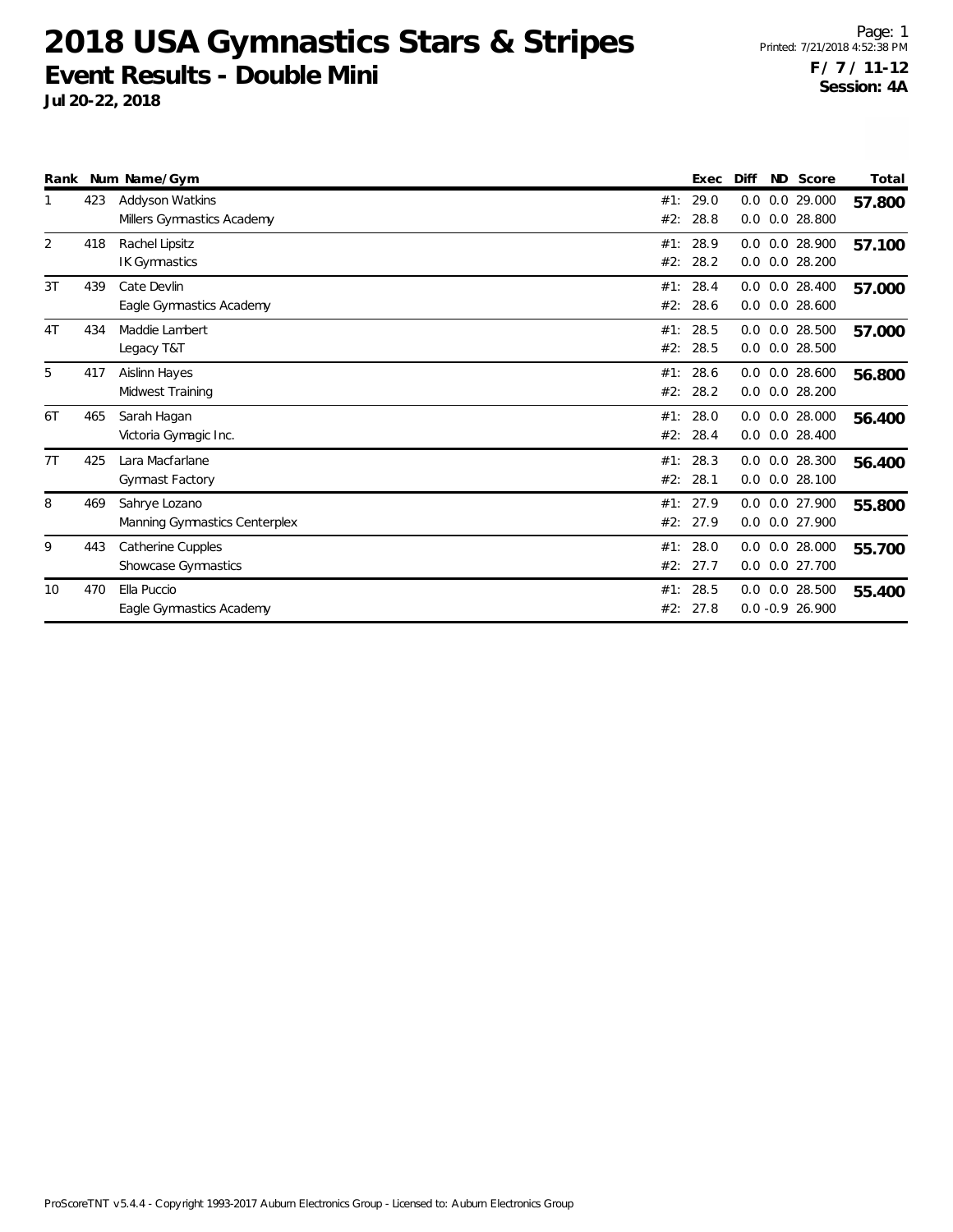|   |     | Rank Num Name/Gym                     |     | Exec     | Diff | ND Score             | Total  |
|---|-----|---------------------------------------|-----|----------|------|----------------------|--------|
|   | 458 | <b>Brooks Barber</b>                  |     | #1: 27.7 |      | $0.0$ $0.0$ $27.700$ | 55.700 |
|   |     | Tatarus Gymnastics and Tumbling       |     | #2: 28.0 |      | $0.0$ $0.0$ 28.000   |        |
| 2 | 447 | Hudson Hensley                        |     | #1: 27.6 |      | $0.0$ $0.0$ 27.600   | 55.000 |
|   |     | Airbenders                            |     | #2: 27.4 |      | $0.0$ $0.0$ $27.400$ |        |
| 3 | 419 | Jack McAuliff                         |     | #1: 27.0 |      | $0.0$ $0.0$ 27.000   | 54.200 |
|   |     | Airborne Academy                      |     | #2: 27.2 |      | $0.0$ $0.0$ $27.200$ |        |
| 4 | 431 | Bennett Church                        |     | #1: 28.3 |      | $0.0$ $0.0$ 28.300   | 28.300 |
|   |     | Top Flight Gymnastics Training Center | #2: | 0.0      |      | $0.0$ _._ 0.000      |        |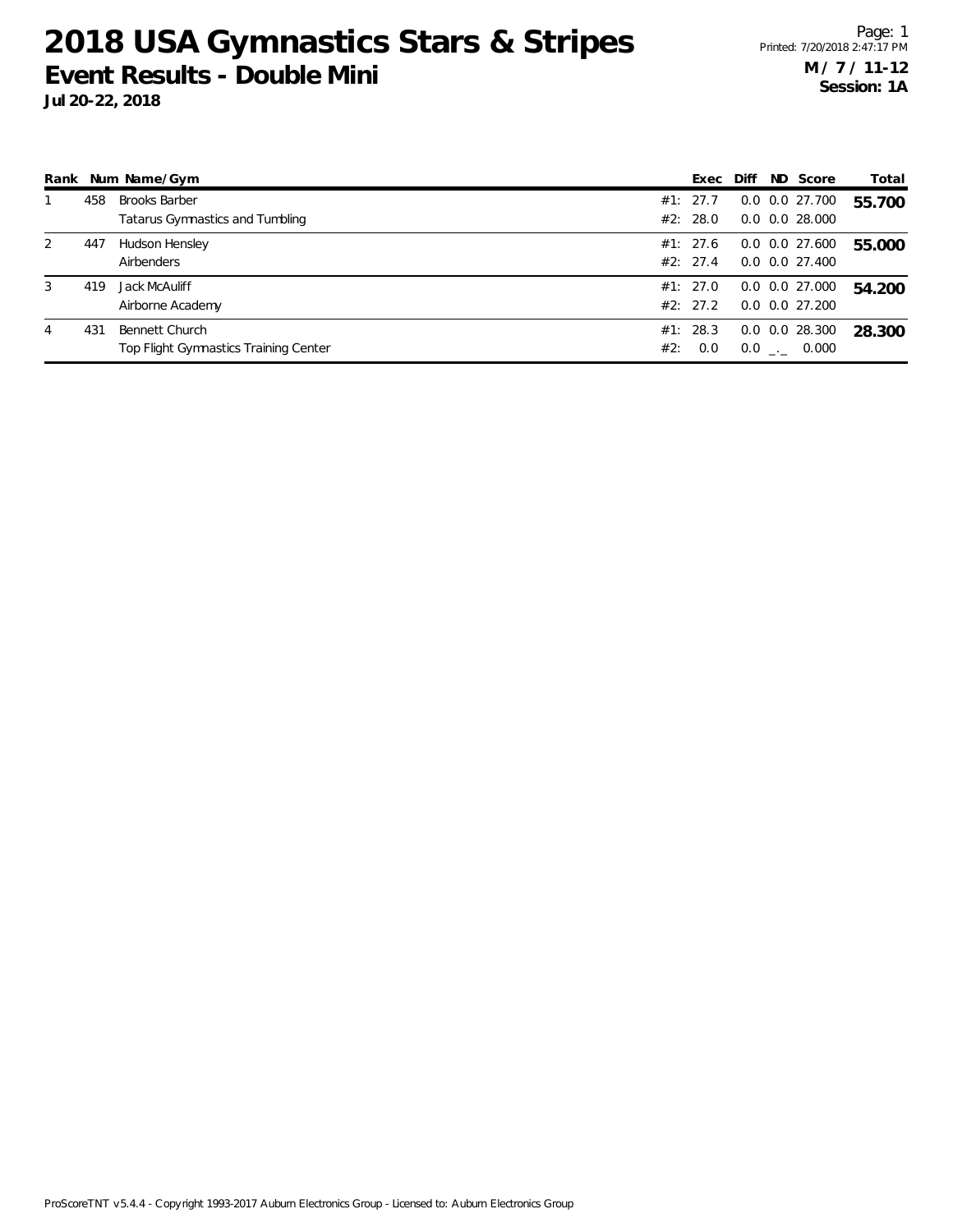**Jul 20-22, 2018**

Page: 1 Printed: 7/21/2018 4:52:53 PM **F / 7 / 13-14 Session: 4A**

|              |     | Rank Num Name/Gym                       |     | Exec     | Diff | ND Score           | Total  |
|--------------|-----|-----------------------------------------|-----|----------|------|--------------------|--------|
| $\mathbf{1}$ | 462 | Hannah Dockery                          | #1: | 28.5     | 0.0  | 0.028.500          | 57.100 |
|              |     | Desert Gymcats                          | #2: | 28.6     |      | $0.0$ $0.0$ 28.600 |        |
| 2            | 416 | Saige Gregory                           | #1: | 28.4     |      | $0.0$ $0.0$ 28.400 | 56.800 |
|              |     | Tumbleweeds Gymnastics Kids Camp & Kaia | #2: | 28.4     |      | $0.0$ $0.0$ 28.400 |        |
| 3T           | 468 | Tea Kampine                             | #1: | 28.3     |      | 0.0 0.0 28.300     | 56.500 |
|              |     | The Palaestra                           | #2: | 28.2     |      | $0.0$ $0.0$ 28.200 |        |
| 4T           | 473 | June Stevens                            | #1: | 28.7     | 0.0  | 0.0 28.700         | 56.500 |
|              |     | <b>IK Gymnastics</b>                    | #2: | 27.8     |      | $0.0$ $0.0$ 27.800 |        |
| 5T           | 471 | Gabbie Roznovsky                        | #1: | 27.9     |      | 0.0 0.0 27.900     | 56.400 |
|              |     | K and L Tumbletown                      | #2: | 28.5     |      | 0.0 0.0 28.500     |        |
| 6T           | 467 | Montana Jacober                         | #1: | 28.0     |      | $0.0$ $0.0$ 28.000 | 56.400 |
|              |     | SunDance Gymnastics                     | #2: | 28.4     |      | $0.0$ $0.0$ 28.400 |        |
| 7T           | 452 | Nicole Wright                           | #1: | 28.2     |      | $0.0$ $0.0$ 28.200 | 56.400 |
|              |     | The Palaestra                           | #2: | 28.2     |      | $0.0$ $0.0$ 28.200 |        |
| 8            | 459 | D'myia Cox                              | #1: | 27.8     |      | 0.0 0.0 27.800     | 56.200 |
|              |     | Skywalkers                              | #2: | 28.4     |      | $0.0$ $0.0$ 28.400 |        |
| 9            | 422 | Sabella Smith                           | #1: | 28.2     |      | $0.0$ $0.0$ 28.200 | 56.100 |
|              |     | Apex Tumbling and Cheer                 | #2: | 28.2     |      | $0.0 - 0.3$ 27.900 |        |
| 10T          | 442 | Baylee Brackeen                         | #1: | 28.4     |      | $0.0$ $0.0$ 28.400 | 55.900 |
|              |     | Eagles Wings Athletics-Prosper          | #2: | 27.5     |      | 0.0 0.0 27.500     |        |
| 11T          | 426 | Alyssa Francisco                        | #1: | 28.5     |      | $0.0$ $0.0$ 28.500 | 55.900 |
|              |     | <b>Funtastic Gymnastics</b>             |     | #2: 27.4 |      | $0.0$ $0.0$ 27.400 |        |
| 12           | 430 | Sofia Caldera Dorta                     |     | #1: 28.1 |      | $0.0$ $0.0$ 28.100 | 55.700 |
|              |     | The Palaestra                           |     | #2: 27.6 |      | $0.0$ $0.0$ 27.600 |        |
| 13           | 435 | Addison Payne                           | #1: | 27.3     |      | 0.0 0.0 27.300     | 55.600 |
|              |     | Stingray TNT Marietta                   | #2: | 28.3     |      | $0.0$ $0.0$ 28.300 |        |
| 14           | 451 | Sarah Shahidi                           |     | #1: 28.0 |      | $0.0$ $0.0$ 28.000 | 55.500 |
|              |     | Top Flight Gymnastics Training Center   |     | #2: 27.8 |      | $0.0 - 0.3$ 27.500 |        |
| 15           | 429 | Morgan Brandl                           | #1: | 20.1     |      | $0.0$ $0.0$ 20.100 | 48.800 |
|              |     | Airborne Academy                        | #2: | 28.7     |      | 0.0 0.0 28.700     |        |
| 16           | 476 | Rachel Taylor                           | #1: | 28.0     |      | $0.0 - 0.3$ 27.700 | 47.800 |
|              |     | The Rock                                | #2: | 20.1     |      | $0.0$ $0.0$ 20.100 |        |
| 17           | 421 | Megan Riffel                            | #1: | 28.5     |      | $0.0$ $0.0$ 28.500 | 28.500 |
|              |     | Desert Gymcats                          | #2: | 0.0      |      | $0.0$ _ 0.000      |        |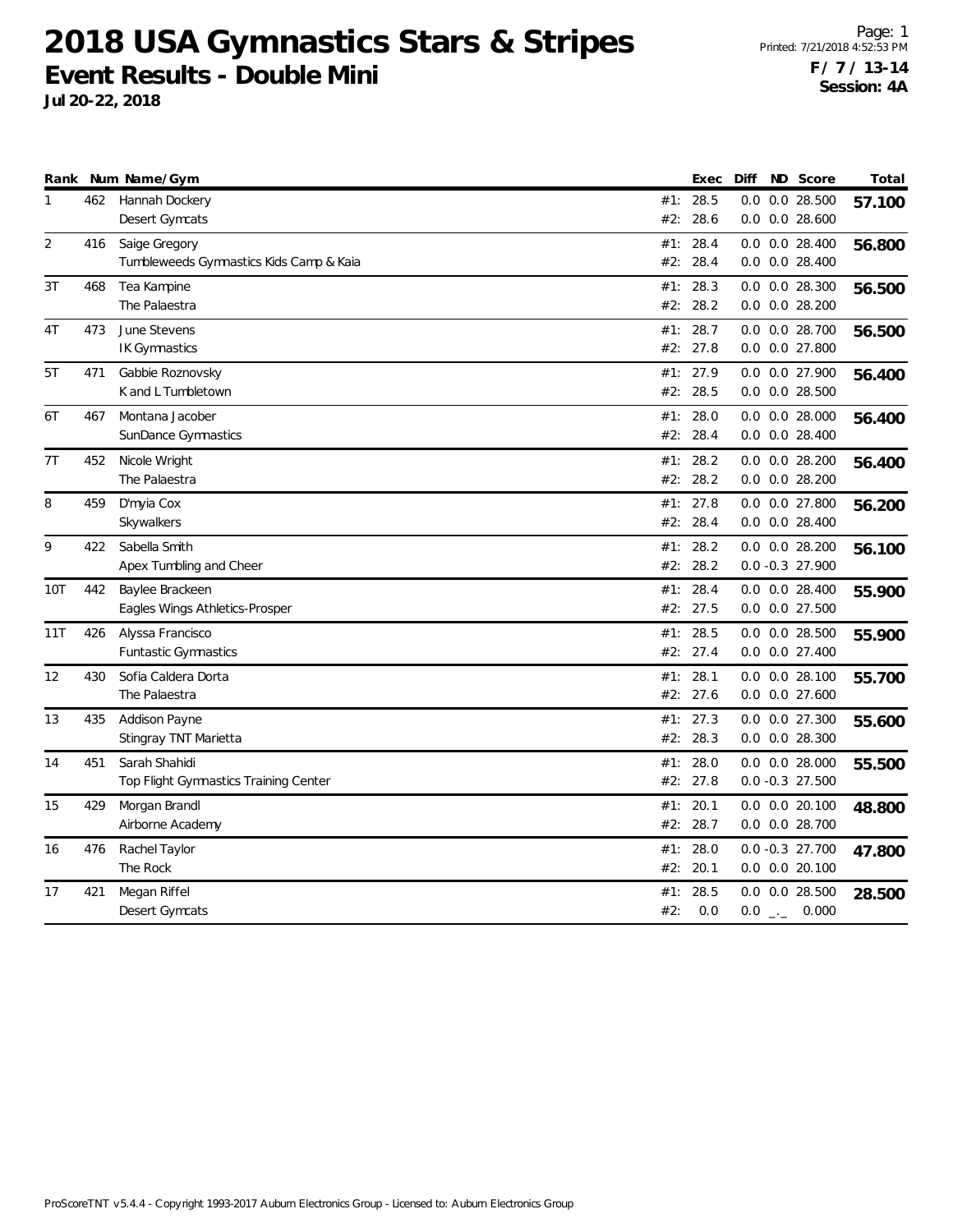| Rank |     | Num Name/Gym                                   |     | Exec                 | Diff | ND Score                                  | Total  |
|------|-----|------------------------------------------------|-----|----------------------|------|-------------------------------------------|--------|
|      | 432 | Antonio Figueroa<br><b>Acrotex Gymnastics</b>  |     | #1: 28.8<br>#2: 29.3 |      | $0.0$ $0.0$ 28.800<br>0.0 0.0 29.300      | 58.100 |
|      | 457 | <b>Tristin Strauch</b><br>Carpenter Center T&T |     | #1: 27.0<br>#2: 27.7 |      | $0.0 - 0.9$ 26.100<br>0.0 0.0 27.700      | 53.800 |
| 3    | 438 | Jackson Wells<br>Waxahachie Gymnastics Center  | #1: | 0.0<br>#2: 27.8      |      | $0.0$ $0.0$ $0.000$<br>$0.0$ $0.0$ 27.800 | 27.800 |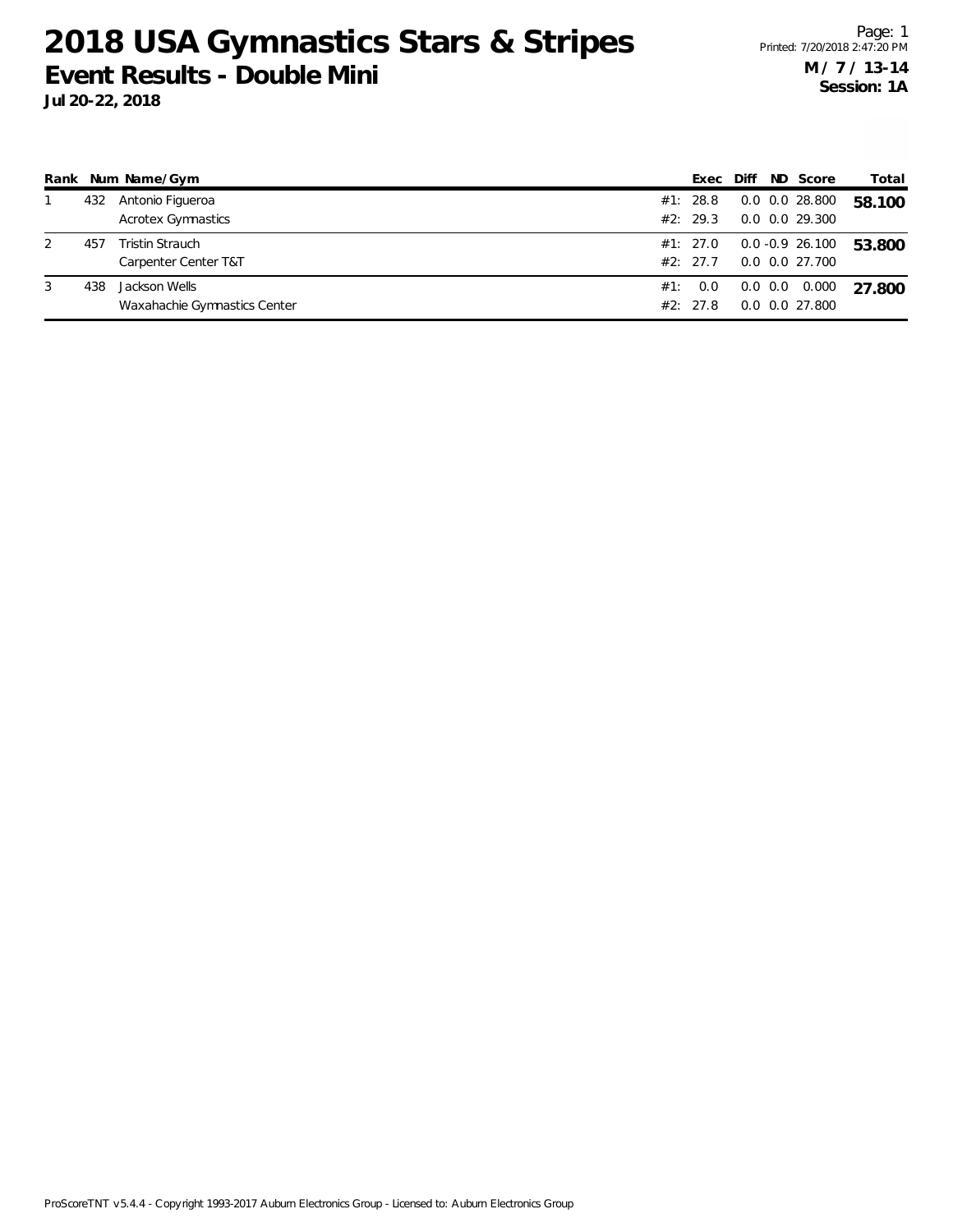|   |     | Rank Num Name/Gym                                | Exec                 | Diff | ND Score                                   | Total  |
|---|-----|--------------------------------------------------|----------------------|------|--------------------------------------------|--------|
|   | 475 | Reiley Taitel<br>Infinite Bounds                 | #1: 29.1<br>#2: 29.1 |      | $0.0$ $0.0$ 29.100<br>$0.0$ $0.0$ 29.100   | 58.200 |
| 2 | 455 | Avery Workman<br>Maverick All Star Tumblers      | #1: 28.5<br>#2: 27.6 |      | $0.0$ $0.0$ 28.500<br>$0.0$ $0.0$ 27.600   | 56.100 |
| 3 | 441 | Linsey Adams<br>TAG USA Gymnastics               | #1: 28.1<br>#2: 27.6 |      | $0.0$ $0.0$ 28.100<br>$0.0$ $0.0$ 27.600   | 55.700 |
| 4 | 454 | Trinity Hermansen<br><b>Team Fuzion Tumbling</b> | #1: 27.8<br>#2: 27.4 |      | $0.0$ $0.0$ 27.800<br>$0.0$ $0.0$ $27.400$ | 55.200 |
| 5 | 456 | Nicoleta Richard<br>Foothills Gymnastics         | #1: 28.2<br>#2: 27.8 |      | $0.0 - 0.9$ 27.300<br>$0.0$ $0.0$ 27.800   | 55.100 |